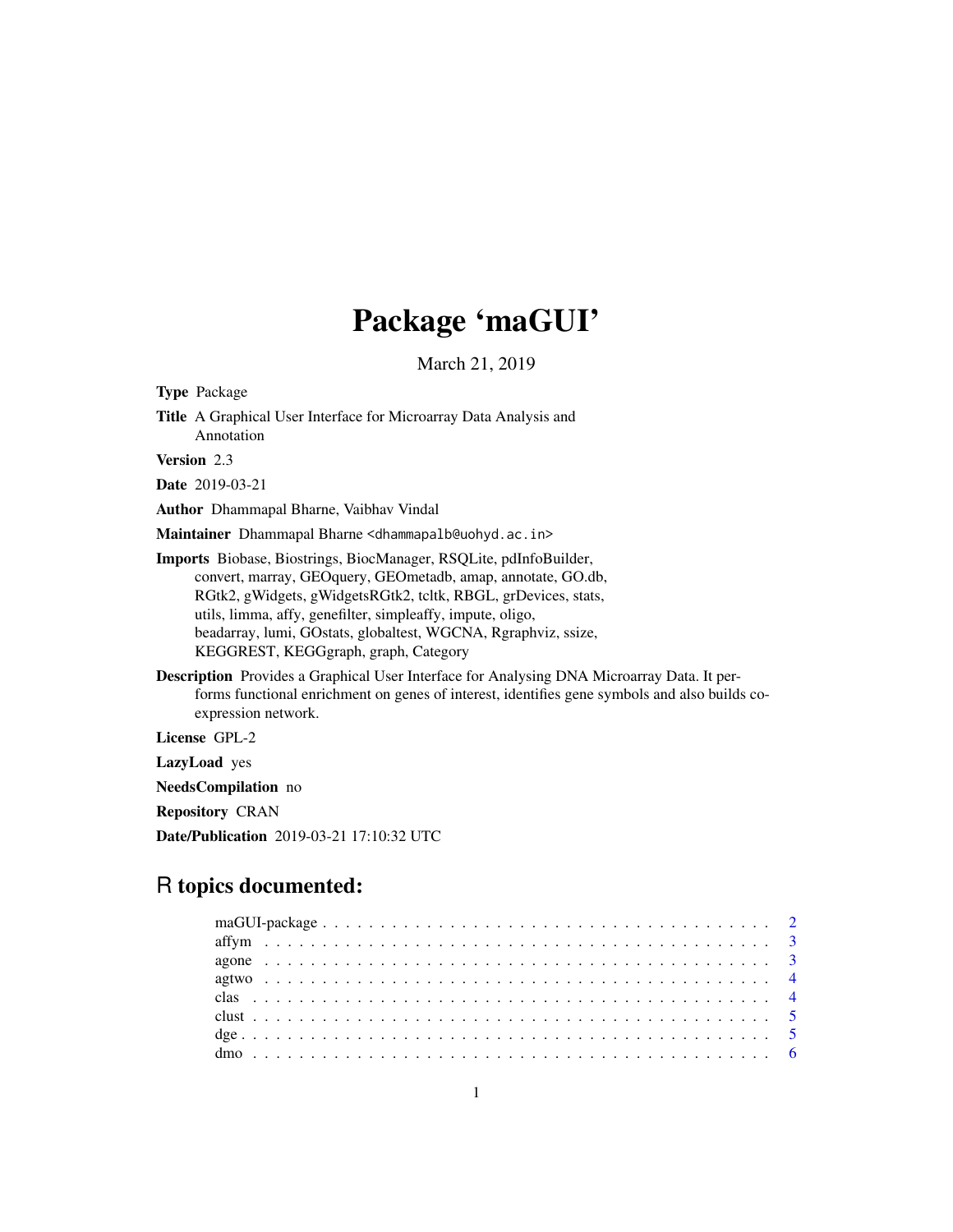<span id="page-1-0"></span>

|       |                                                                                                                                                                                                                               | $\overline{7}$  |
|-------|-------------------------------------------------------------------------------------------------------------------------------------------------------------------------------------------------------------------------------|-----------------|
|       |                                                                                                                                                                                                                               | $\overline{7}$  |
|       |                                                                                                                                                                                                                               | 8               |
|       |                                                                                                                                                                                                                               | 8               |
|       |                                                                                                                                                                                                                               | 9               |
|       |                                                                                                                                                                                                                               | 9               |
|       |                                                                                                                                                                                                                               | 10              |
|       |                                                                                                                                                                                                                               |                 |
|       | $graph\_gsta\_gOMF \ldots \ldots \ldots \ldots \ldots \ldots \ldots \ldots \ldots \ldots \ldots \ldots \ldots$                                                                                                                | $\overline{11}$ |
|       | graph_gsta_kegg \contact \contact \contact \contact \contact \contact \contact \contact \contact \contact \contact \contact \contact \contact \contact \contact \contact \contact \contact \contact \contact \contact \contac |                 |
|       |                                                                                                                                                                                                                               |                 |
|       |                                                                                                                                                                                                                               |                 |
|       |                                                                                                                                                                                                                               |                 |
|       |                                                                                                                                                                                                                               |                 |
|       |                                                                                                                                                                                                                               |                 |
|       |                                                                                                                                                                                                                               |                 |
|       |                                                                                                                                                                                                                               |                 |
|       |                                                                                                                                                                                                                               |                 |
|       |                                                                                                                                                                                                                               |                 |
|       |                                                                                                                                                                                                                               |                 |
|       |                                                                                                                                                                                                                               |                 |
|       |                                                                                                                                                                                                                               |                 |
|       |                                                                                                                                                                                                                               | $\sqrt{18}$     |
|       |                                                                                                                                                                                                                               |                 |
|       |                                                                                                                                                                                                                               |                 |
|       |                                                                                                                                                                                                                               |                 |
|       |                                                                                                                                                                                                                               |                 |
|       |                                                                                                                                                                                                                               |                 |
| Index |                                                                                                                                                                                                                               | 21              |

maGUI-package *A Graphical User Interface for Microarray Data Analysis and Annotation*

# Description

Provides a comprehensive graphical user interface for analysis of Affymetrix, Agilent, Illumina, Nimblegen and other microarray data. It can perform miscellaneous tasks such gene set enrichment and test analysis, identifying gene symbols and building co-expression network. It can also estimate sample size for atleast two-fold expression change. Further, it can identify protein-protein associations from two normalized microarray data.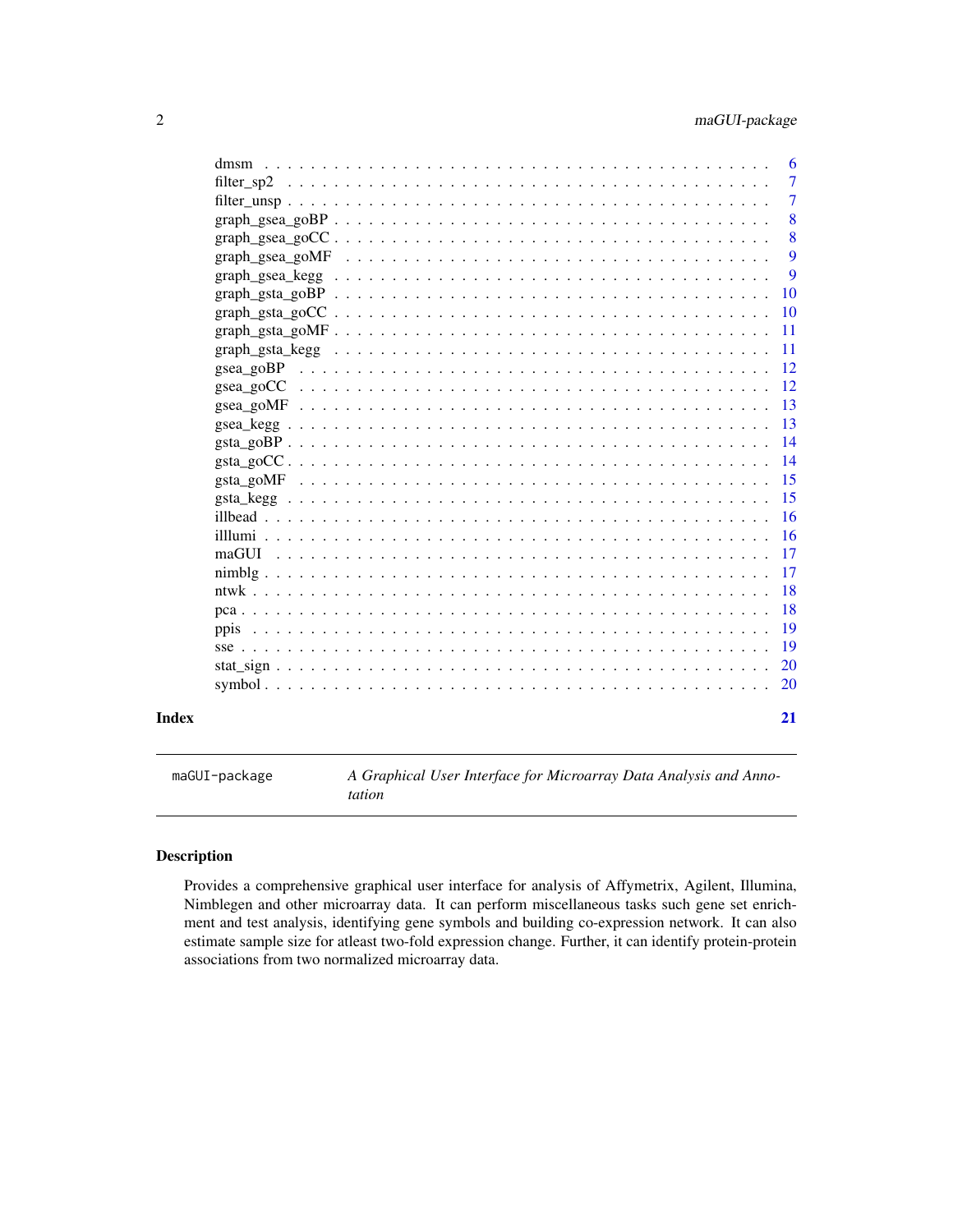#### <span id="page-2-0"></span>affym the contract of the contract of the contract of the contract of the contract of the contract of the contract of the contract of the contract of the contract of the contract of the contract of the contract of the cont

# Details

| maGUI      |
|------------|
| Package    |
| 2.3        |
| 2019-03-21 |
| $GPI - 2$  |
|            |

# Author(s)

Dhammapal Bharne, Vaibhav Vindal

Maintainer: Dhammapal Bharne <dhammapalb@uohyd.ac.in>

affym *Preprocessing and Analysis of Loaded Affymetrix Data*

# Description

Performs pre-processing and analysis of loaded microarray data automatically. It includes normalization, quality check, filtering, statistical significance, differential gene expression, principal component analysis, clustering and classification.

# Details

Function performs pre-processing and analysis of loaded Affymetrix data automatically if exists object datAffy of Affymetrix data.

# Author(s)

Dhammapal Bharne

agone *Preprocessing and Analysis of Loaded Agilent\_OneColor Data*

# Description

Performs pre-processing and analysis of loaded microarray data automatically. It includes normalization, quality check, filtering, statistical significance, differential gene expression, principal component analysis, clustering and classification.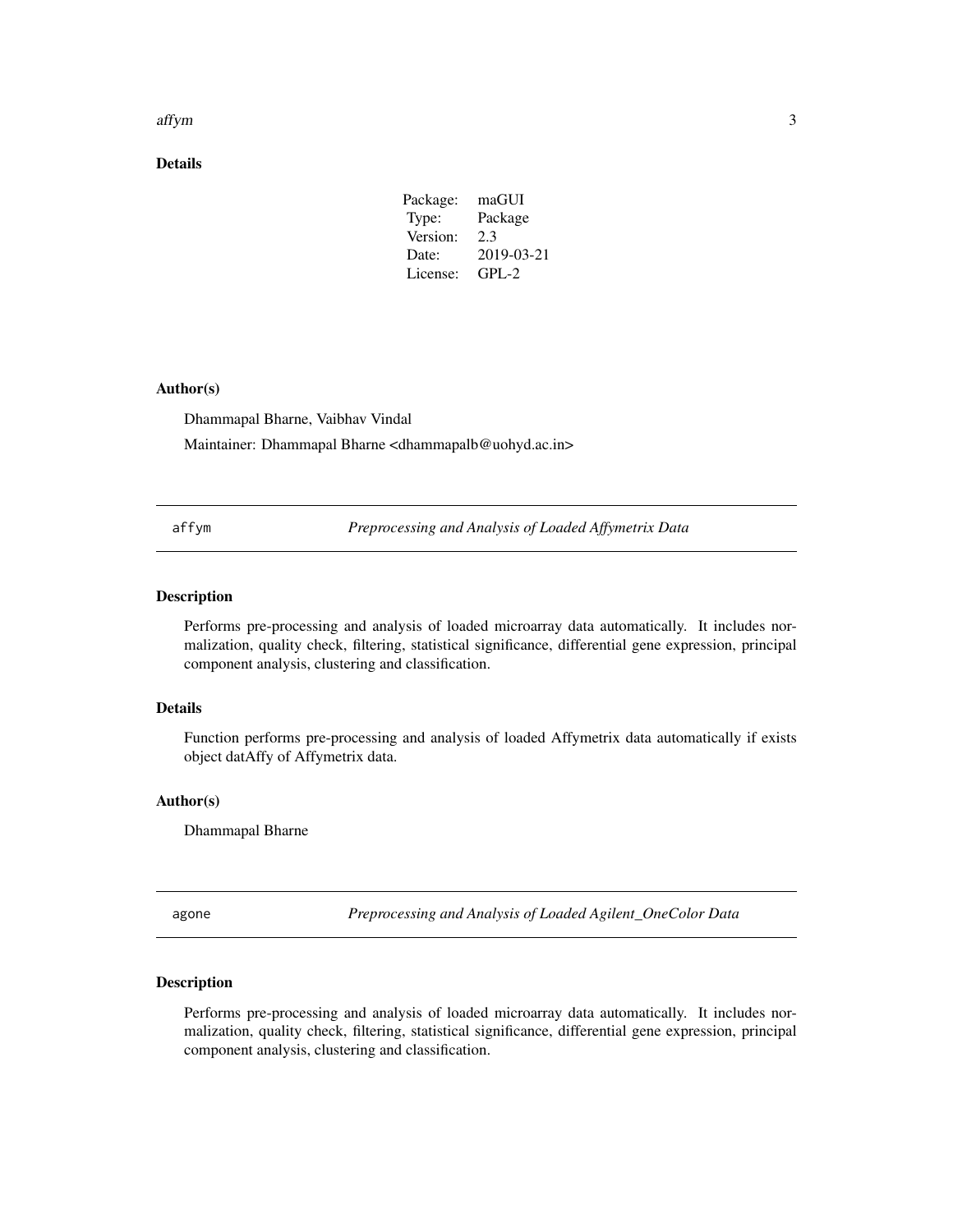# <span id="page-3-0"></span>Details

Function performs pre-processing and analysis of loaded Agilent\_OneColor data automatically if exists object datAgOne of Agilent OneColor data.

#### Author(s)

Dhammapal Bharne

agtwo *Preprocessing and Analysis of Loaded Agilent\_TwoColor Data*

# **Description**

Performs pre-processing and analysis of loaded microarray data automatically. It includes normalization, quality check, filtering, statistical significance, differential gene expression, principal component analysis, clustering and classification.

#### Details

Function performs pre-processing and analysis of loaded Agilent\_TwoColor data automatically if exists object datAgTwo of Agilent TwoColor data.

#### Author(s)

Dhammapal Bharne

clas *Classification of Differentially Expression Genes*

#### **Description**

Performs Classification of Differentially Expression Genes

# Details

Function can perform classification of differentially expressed genes based on filtered data if exists object of Affymetrix, Agilent\_OneColor, Agilent\_TwoColor, Illumina\_Beadarray, Illumina\_Lumi, Nimblegen, Series\_Matrix and Online as .f data. It maps differentially expressed genes to corresponding normalized .m or .m2 data and classify the genes. The outputs are Clas\_Affy for Affymetrix, Clas\_Ag1 for Agilent\_OneColor, Clas\_Ag2 for Agilent\_TwoColor, Clas\_Il\_B for Illumina\_Beadarray, Clas\_Il\_L for Illumina\_Lumi, Clas\_N for Nimblegen, Clas\_S for Series\_Matrix and Clas\_O for Online procedures.

#### Author(s)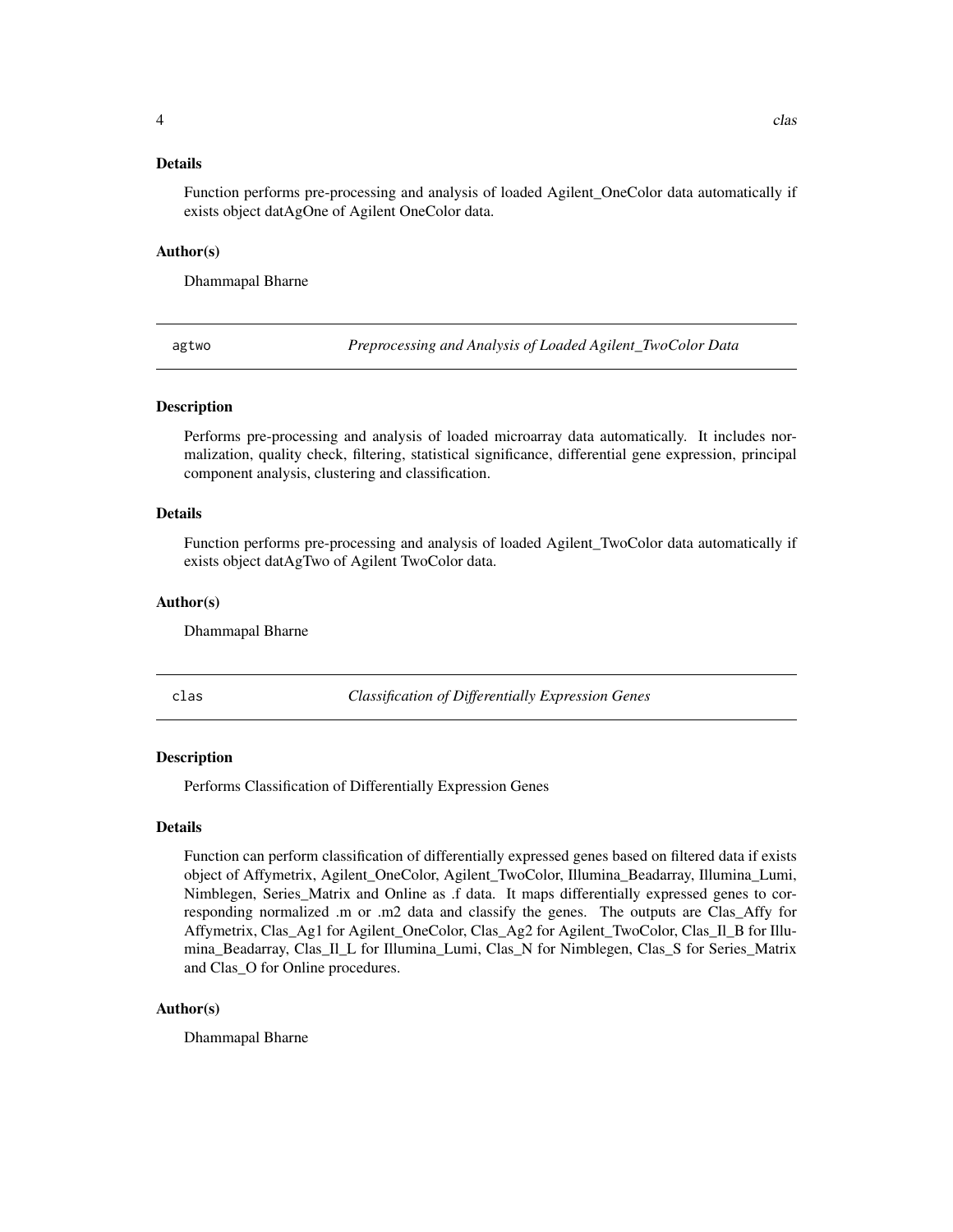<span id="page-4-0"></span>Performs Clustering of normalized microarray data

# Details

Function can perform clustering on normalized microarray data if exists object of Affymetrix data as dat2Affy.m, Agilent\_OneColor as datAgOne2.m, Agilent\_TwoColor as datAgTwo2.m, Illumina\_Beadarray as datIllBA2.m2, Illumina\_Lumi as lumi\_NQ.m, Nimblegen as data.matrix\_Nimblegen2.m, Series\_Matrix as data.matrixNorm.m and Online\_Data as data.matrix\_onlineNorm.m. The outputs are sample.dist\_Affy and sample.clust\_Affy for Affymetrix, sample.dist\_Ag1 and sample.clust\_Ag1 for Agilent\_OneColor, sample.dist\_Ag2 and sample.clust\_Ag2 for Agilent\_TwoColor, sample.dist\_Il\_B and sample.clust\_Il\_B for Illumina\_Beadarray, sample.dist\_Il\_L and sample.clust\_Il\_L for Illumina\_Lumi, sample.dist\_N and sample.clust\_N for Nimblegen, sample.dist\_S and sample.clust\_S for Series\_Matrix and sample.dist\_O and sample.clust\_O for Online procedures.

# Author(s)

Dhammapal Bharne

dge *Differntial Gene Expression of Filtered Data*

#### Description

Performs differential gene expression of filtered microarray data. Parameters such as top differentially expressed genes or a set of genes of interest, number of genes to list, the amount of log fold change, p-value cut off, adjustment method and sort order can be set from the dialog box.

#### Details

Function can perform differential gene expression on filtered microarray data if exists object of Affymetrix data as dat2Affy.f, Agilent\_OneColor as datAgOne2.f, Agilent\_TwoColor as datAgTwo2.f, Illumina\_Beadarray as datIllBA2.f, Illumina\_Lumi as lumi\_NQ.f, Nimblegen as data.matrix\_Nimblegen2.f, Series Matrix as data.matrixNorm.f and Online Data as data.matrix onlineNorm.f. The outputs are DE Affy for Affymetrix, DE Ag1 for Agilent OneColor, DE Ag2 for Agilent TwoColor, DE\_Il\_B for Illumina\_Beadarray, DE\_Il\_L for Illumina\_Lumi, DE\_N for Nimblegen, DE\_S for Series\_Matrix and DE\_O for Online procedures.

#### Author(s)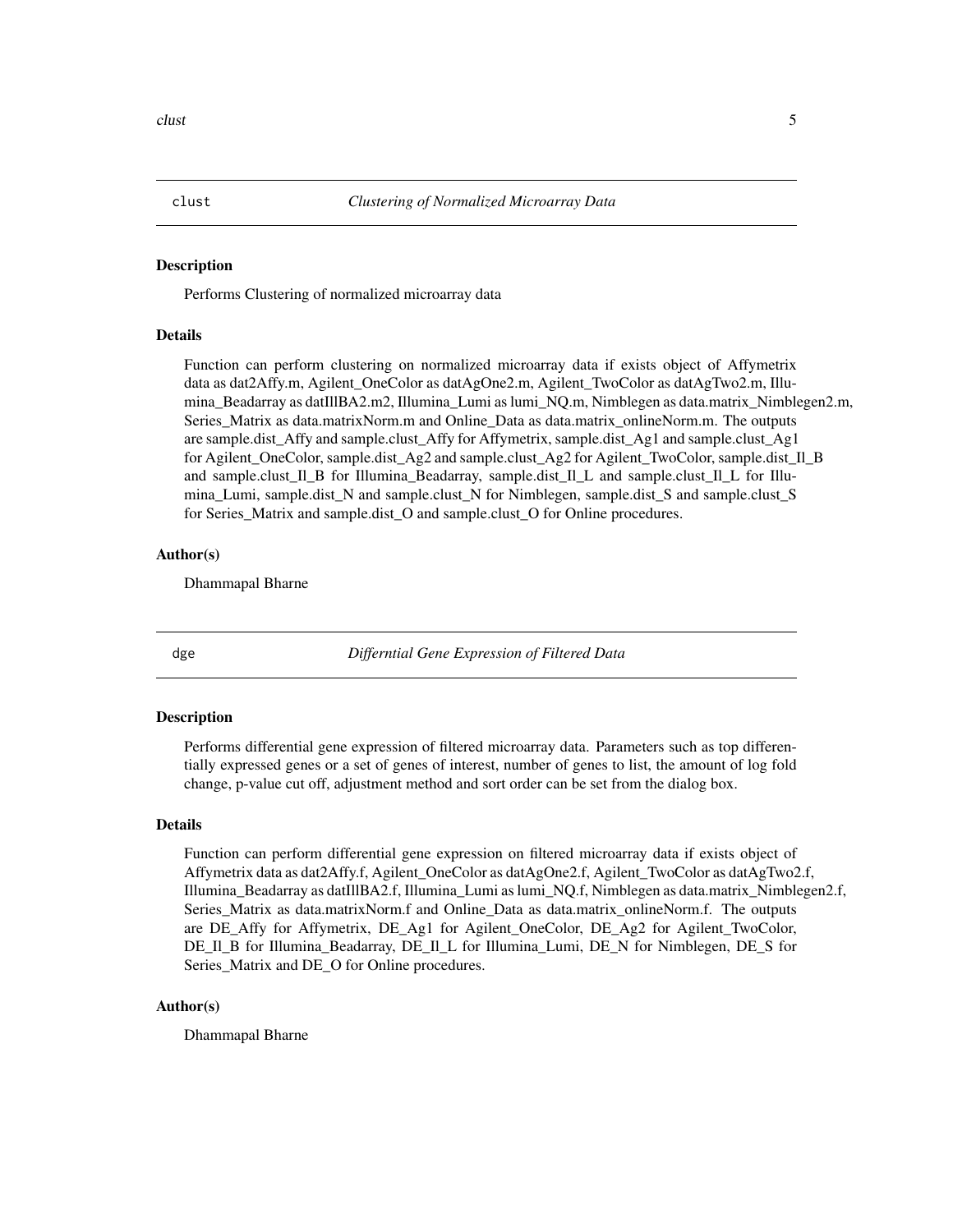<span id="page-5-0"></span>

Performs pre-processing and analysis of loaded microarray data automatically. It includes normalization, quality check, filtering, statistical significance, differential gene expression, principal component analysis, clustering and classification.

#### Details

Function performs pre-processing and analysis of loaded Online data automatically if exists object data.matrix\_onlineImp of Online\_Data.

#### Author(s)

Dhammapal Bharne

dmsm *Preprocessing and Analysis of Loaded Series\_Matrix Data*

# Description

Performs pre-processing and analysis of loaded microarray data automatically. It includes normalization, quality check, filtering, statistical significance, differential gene expression, principal component analysis, clustering and classification.

# Details

Function performs pre-processing and analysis of loaded Series\_Matrix data automatically if exists object data.matrixImp of Series\_Matrix data.

# Author(s)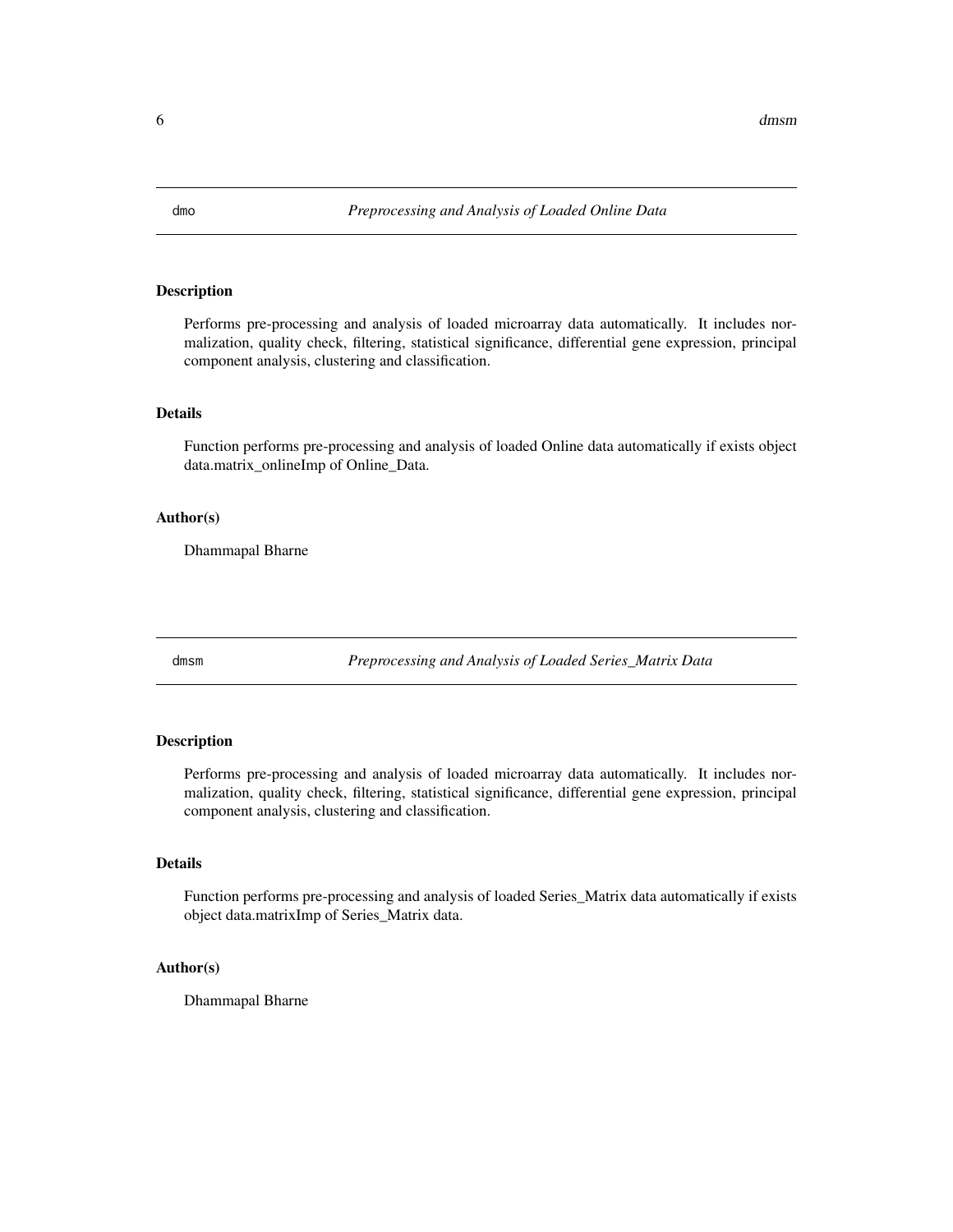<span id="page-6-0"></span>

Performs specific filtering on normalized microarray data. It takes control and test sample names of one or mulitple groups as input.

#### Details

Function can perform specific filtering on normalized microarray data if exists object new of Affymetrix data as use.dat2Affy.m, Agilent\_OneColor as use.datAgOne2.m, Agilent\_TwoColor as use.datAgTwo2.m, Illumina\_Beadarray as use.datIllBA2.m2, Illumina\_Lumi as use.lumi\_NQ.m, Nimblegen as use.data.matrix\_Nimblegen2.m, Series Matrix as use.data.matrixNorm.m and Online Data as use.data.matrix\_onlineNorm.m. The outputs are as .f object to the normalized data. It also generates data with p-value less than 0.01 as statistically significant genes.

# Author(s)

Dhammapal Bharne

filter\_unsp *UnSpecific Filtering on Normalized Microarray Data*

#### **Description**

Performs UnSpecific filtering on normalized microarray data. It includes Standard Deviation and Expression filtering.

# Details

Function can perform UnSpecific filtering on normalized microarray data if exists object of Affymetrix data as dat2Affy.m, Agilent\_OneColor as datAgOne2.m, Agilent\_TwoColor as datAgTwo2.m, Illumina\_Beadarray as datIllBA2.m2, Illumina\_Lumi as lumi\_NQ.m, Nimblegen as data.matrix\_Nimblegen2.m, Series\_Matrix as data.matrixNorm.m and Online\_Data as data.matrix\_onlineNorm.m. The outputs are as .f to the normalized data. It also generates data with p-value less than 0.01 as statistically significant genes.

#### Author(s)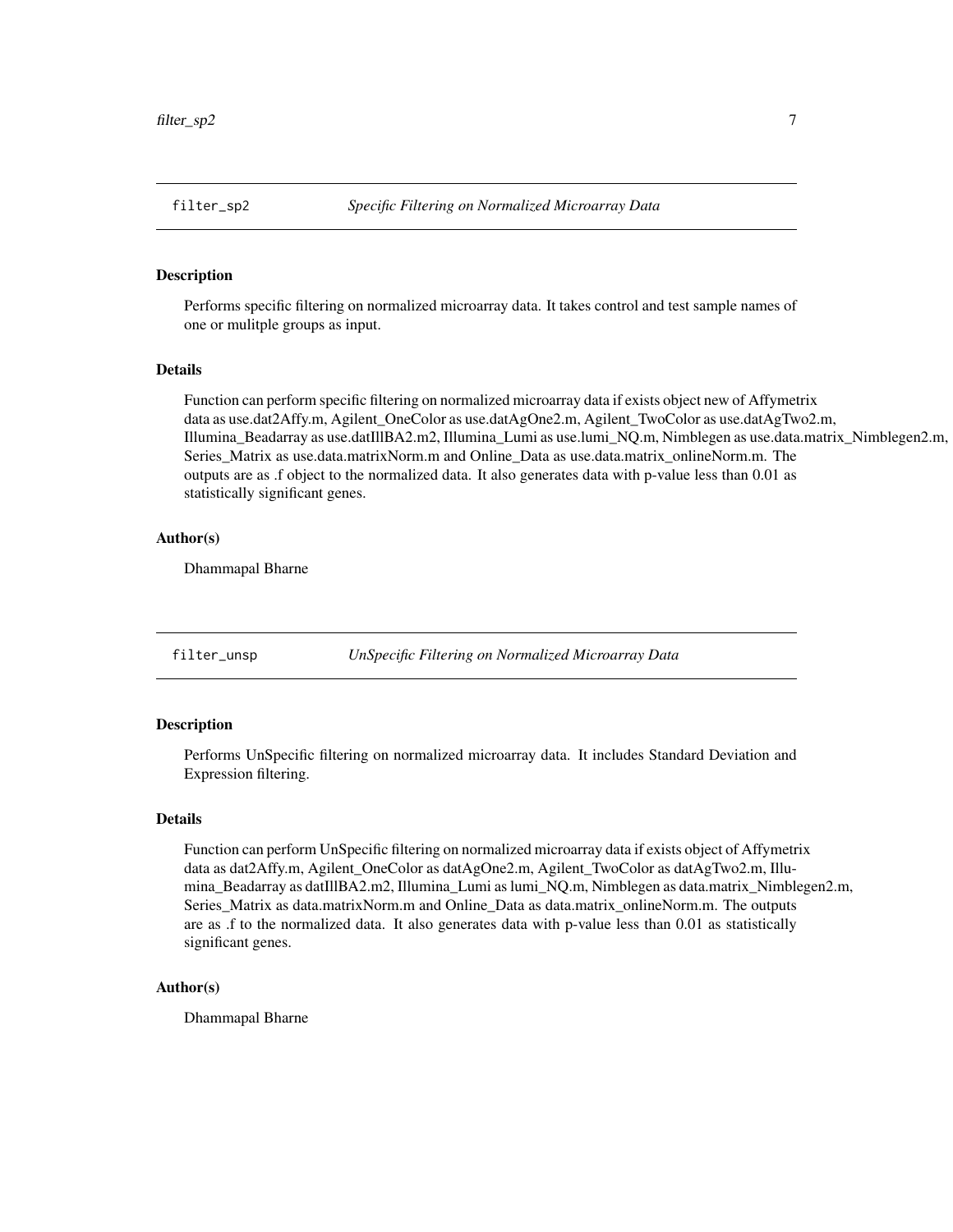<span id="page-7-0"></span>

Plots a network graph of GO terms for Biological Process obtained from gene set enrichment analysis.

#### Details

Function can plot a graph for GO terms obtained from gene set enrichment analysis. It is a network of GO terms of Biological Process as nodes and links as directed lines. It is performed if exists object GOresultBP\_Affy for Affymetrix, GOresultBP\_Ag1 for Agilent\_OneColor, GOresultBP\_Ag2 for Agilent\_TwoColor, GOresultBP\_Il\_B for Illumina\_Beadarray, GOresultBP\_Il\_L for Illumina\_Lumi, GOresultBP\_N for Nimblegen, GOresultBP\_S for Series\_Matrix and GOresultBP\_O for Online procedures.

# Author(s)

Dhammapal Bharne

graph\_gsea\_goCC *Plots Graph of GO Terms for Cellular Component of GSEA*

# **Description**

Plots a network graph of GO terms for Cellular Component obtained from gene set enrichment analysis.

# Details

Function can plot a graph for GO terms obtained from gene set enrichment analysis. It is a network of GO terms of Cellular Component as nodes and links as directed lines. It is performed if exists object GOresultCC\_Affy for Affymetrix, GOresultCC\_Ag1 for Agilent\_OneColor, GOresultCC\_Ag2 for Agilent\_TwoColor, GOresultCC\_Il\_B for Illumina\_Beadarray, GOresultCC\_Il\_L for Illumina\_Lumi, GOresultCC\_N for Nimblegen, GOresultCC\_S for Series\_Matrix and GOresultCC\_O for Online procedures.

#### Author(s)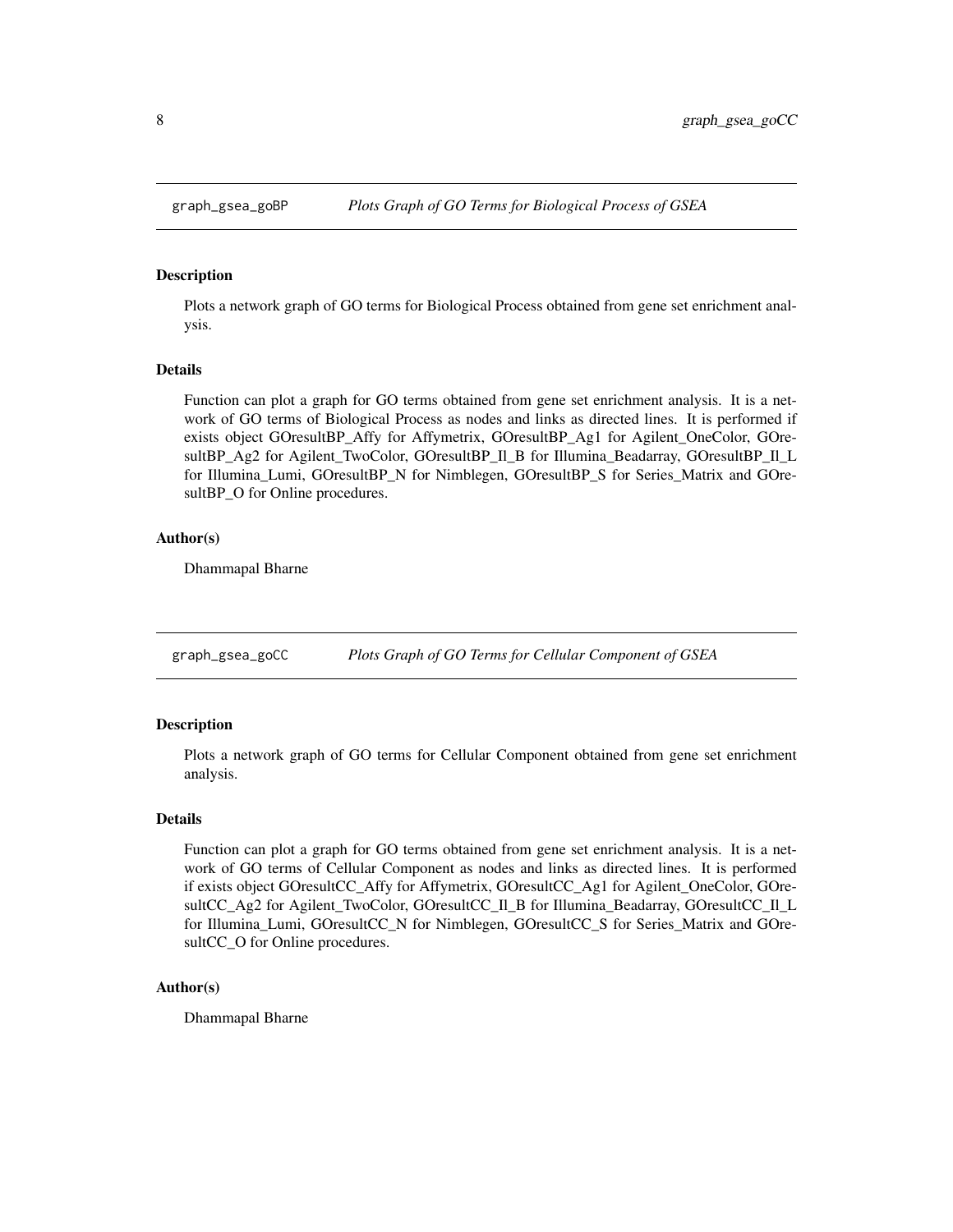<span id="page-8-0"></span>

Plots a network graph of GO terms for Molecular Function obtained from gene set enrichment analysis.

#### Details

Function can plot a graph for GO terms obtained from gene set enrichment analysis. It is a network of GO terms of Molecular Function as nodes and links as directed lines. It is performed if exists object GOresultMF\_Affy for Affymetrix, GOresultMF\_Ag1 for Agilent\_OneColor, GOresultMF\_Ag2 for Agilent\_TwoColor, GOresultMF\_Il\_B for Illumina\_Beadarray, GOresultMF\_Il\_L for Illumina\_Lumi, GOresultMF\_N for Nimblegen, GOresultMF\_S for Series\_Matrix and GOresultMF\_O for Online procedures.

# Author(s)

Dhammapal Bharne

graph\_gsea\_kegg *Plots Graph of Pathways for a KEGG ID from GSEA*

# **Description**

Plots a network graph of KEGG pathways for a KEGG ID obtained from gene set enrichment analysis.

# Details

Function can plot a graph of KEGG Pathways for KEGG ID obtained from gene set enrichment analysis. It is a network of genes as nodes and links as directed lines. It is performed if exists object KEGGresult\_Affy for Affymetrix, KEGGresult\_Ag1 for Agilent\_OneColor, KEGGresult\_Ag2 for Agilent\_TwoColor, KEGGresult\_Il\_B for Illumina\_Beadarray, KEGGresult\_Il\_L for Illumina\_Lumi, KEGGresult\_N for Nimblegen, KEGGresult\_S for Series\_Matrix and KEGGresult\_O for Online procedures.

#### Author(s)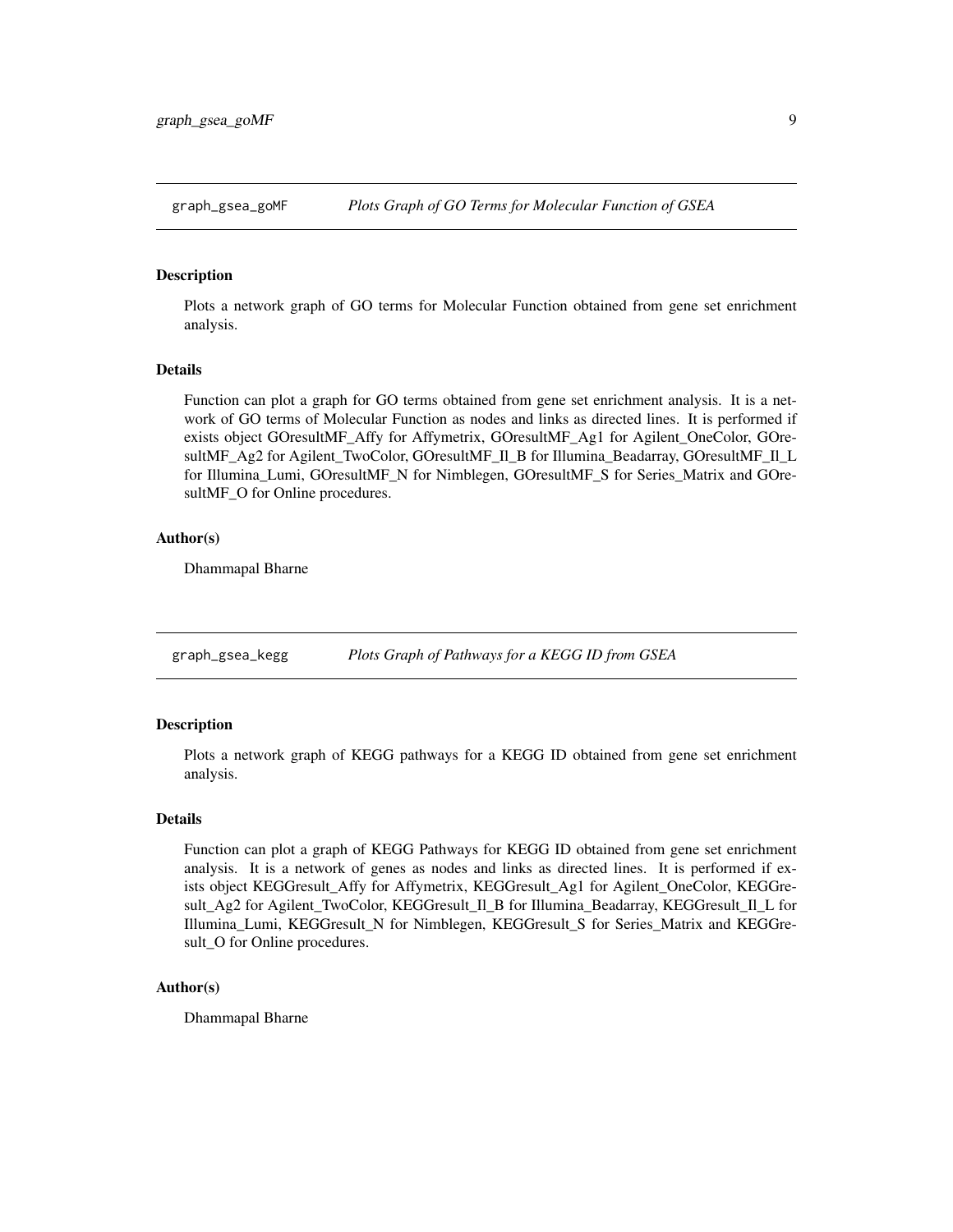<span id="page-9-0"></span>

Plots a network graph of GO terms for Biological Process obtained from gene set test analysis.

#### Details

Function can plot a graph for GO terms obtained from gene set test analysis. It is a network of GO terms of Biological Process as nodes and links as directed lines. It is performed if exists object GOtable.outBP\_Affy for Affymetrix, GOtable.outBP\_Ag1 for Agilent\_OneColor, GOtable.outBP\_Ag2 for Agilent TwoColor, GOtable.outBP\_Il\_B for Illumina\_Beadarray, GOtable.outBP\_Il\_L for Illumina\_Lumi, GOtable.outBP\_N for Nimblegen, GOtable.outBP\_S for Series\_Matrix and GOtable.outBP\_O for Online procedures.

# Author(s)

Dhammapal Bharne

graph\_gsta\_goCC *Plots Graph of GO Terms for Cellular Component of GSTA*

# Description

Plots a network graph of GO terms for Cellular Component obtained from gene set test analysis.

#### Details

Function can plot a graph for GO terms obtained from gene set test analysis. It is a network of GO terms of Cellular Component as nodes and links as directed lines. It is performed if exists object GOtable.outCC\_Affy for Affymetrix, GOtable.outCC\_Ag1 for Agilent\_OneColor, GOtable.outCC\_Ag2 for Agilent\_TwoColor, GOtable.outCC\_Il\_B for Illumina\_Beadarray, GOtable.outCC\_Il\_L for Illumina\_Lumi, GOtable.outCC\_N for Nimblegen, GOtable.outCC\_S for Series\_Matrix and GOtable.outCC\_O for Online procedures.

#### Author(s)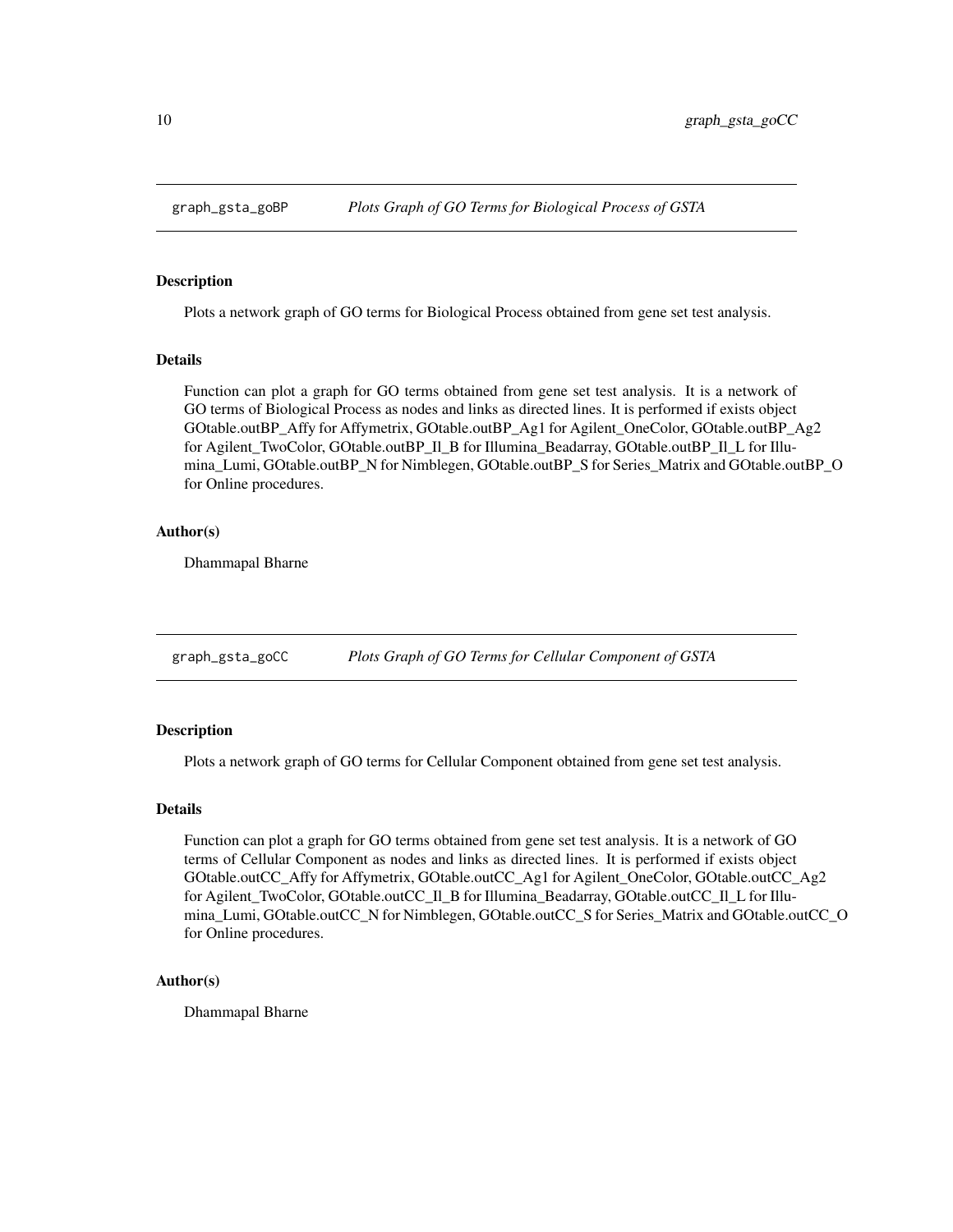<span id="page-10-0"></span>

Plots a network graph of GO terms for Molecular Function obtained from gene set test analysis.

#### Details

Function can plot a graph for GO terms obtained from gene set test analysis. It is a network of GO terms of Molecular Function as nodes and links as directed lines. It is performed if exists object GOtable.outMF\_Affy for Affymetrix, GOtable.outMF\_Ag1 for Agilent\_OneColor, GOtable.outMF\_Ag2 for Agilent TwoColor, GOtable.outMF\_Il\_B for Illumina\_Beadarray, GOtable.outMF\_Il\_L for Illumina\_Lumi, GOtable.outMF\_N for Nimblegen, GOtable.outMF\_S for Series\_Matrix and GOtable.outMF\_O for Online procedures.

# Author(s)

Dhammapal Bharne

graph\_gsta\_kegg *Plots Graph of Pathways for a KEGG ID from GSTA*

# Description

Plots a network graph of KEGG pathways for a KEGG ID obtained from gene set test analysis.

# Details

Function can plot a graph of KEGG Pathways for KEGG ID obtained from gene set test analysis. It is a network of genes as nodes and links as directed lines. It is performed if exists object KEG-Gtable.out\_Affy for Affymetrix, KEGGtable.out\_Ag1 for Agilent\_OneColor, KEGGtable.out\_Ag2 for Agilent\_TwoColor, KEGGtable.out\_Il\_B for Illumina\_Beadarray, KEGGtable.out\_Il\_L for Illumina\_Lumi, KEGGtable.out\_N for Nimblegen, KEGGtable.out\_S for Series\_Matrix and KEG-Gtable.out\_O for Online procedures.

#### Author(s)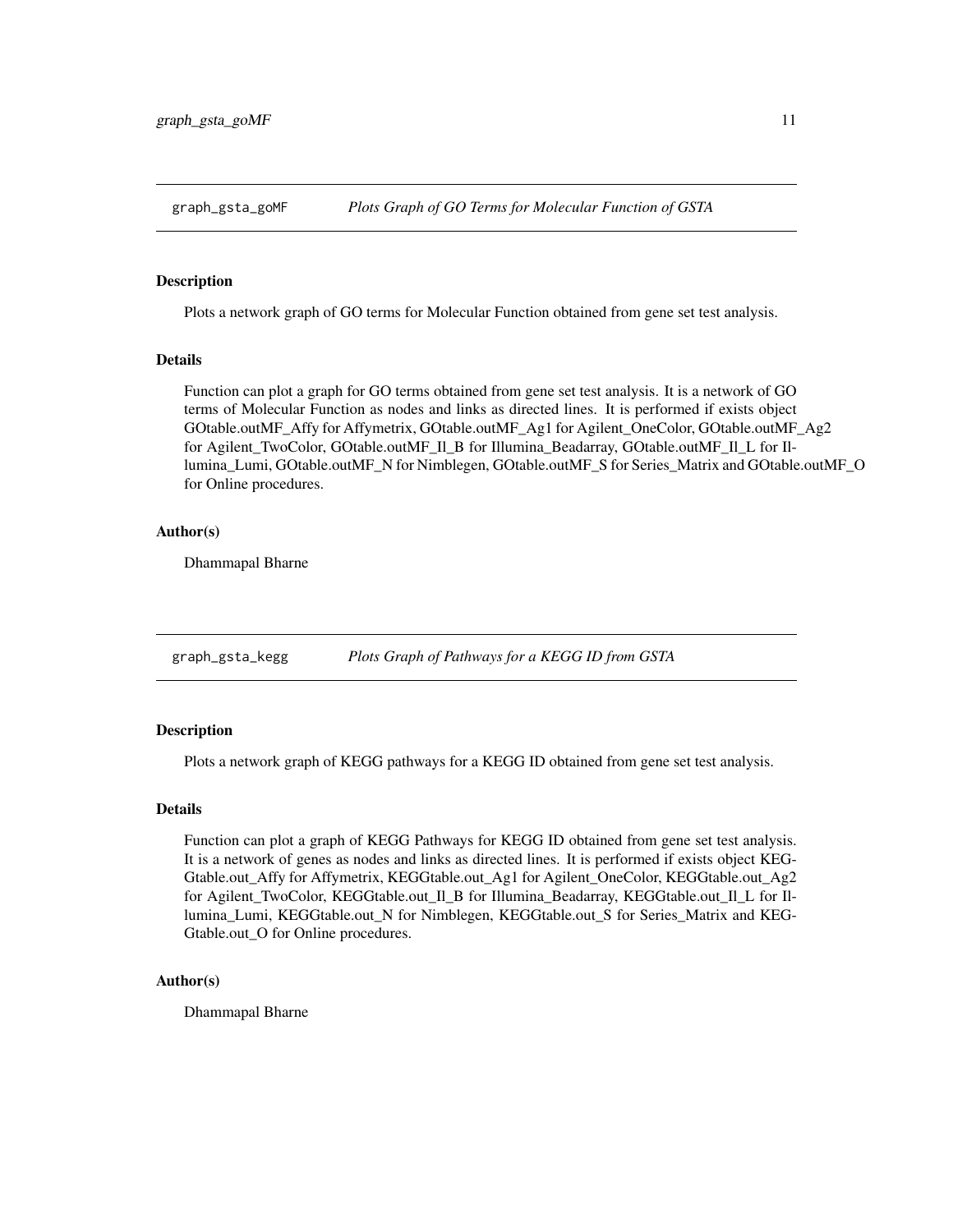<span id="page-11-0"></span>

Performs Gene Set Enrichment Analysis on statistically significant microarray data to obtain GO terms of Biological Process.

#### Details

Function can perform gene set enrichment analysis of statistical significant microarray data if exists object of Affymetrix, Agilent\_OneColor, Agilent\_TwoColor, Illumina\_Beadarray, Illumina\_Lumi, Nimblegen, Series\_Matrix and Online as .s data. It needs GEOmetadb.sqlite database file or internet connection. The outputs are GOresultBP\_Affy for Affymetrix, GOresultBP\_Ag1 for Agilent\_OneColor, GOresultBP\_Ag2 for Agilent\_TwoColor, GOresultBP\_Il\_B for Illumina\_Beadarray, GOresultBP\_Il\_L for Illumina\_Lumi, GOresultBP\_N for Nimblegen, GOresultBP\_S for Series\_Matrix and GOresultBP\_O for Online procedures.

# Author(s)

Dhammapal Bharne

gsea\_goCC *Gene Set Enrichment Analysis for Cellular Component*

# Description

Performs Gene Set Enrichment Analysis on statistically significant microarray data to obtain GO terms of Cellular Component.

# Details

Function can perform gene set enrichment analysis of statistical significant microarray data if exists object of Affymetrix, Agilent\_OneColor, Agilent\_TwoColor, Illumina\_Beadarray, Illumina\_Lumi, Nimblegen, Series\_Matrix and Online as .s data. It needs GEOmetadb.sqlite database file or internet connection. The outputs are GOresultCC\_Affy for Affymetrix, GOresultCC\_Ag1 for Agilent\_OneColor, GOresultCC\_Ag2 for Agilent\_TwoColor, GOresultCC\_Il\_B for Illumina\_Beadarray, GOresultCC\_Il\_L for Illumina\_Lumi, GOresultCC\_N for Nimblegen, GOresultCC\_S for Series\_Matrix and GOresultCC\_O for Online procedures.

# Author(s)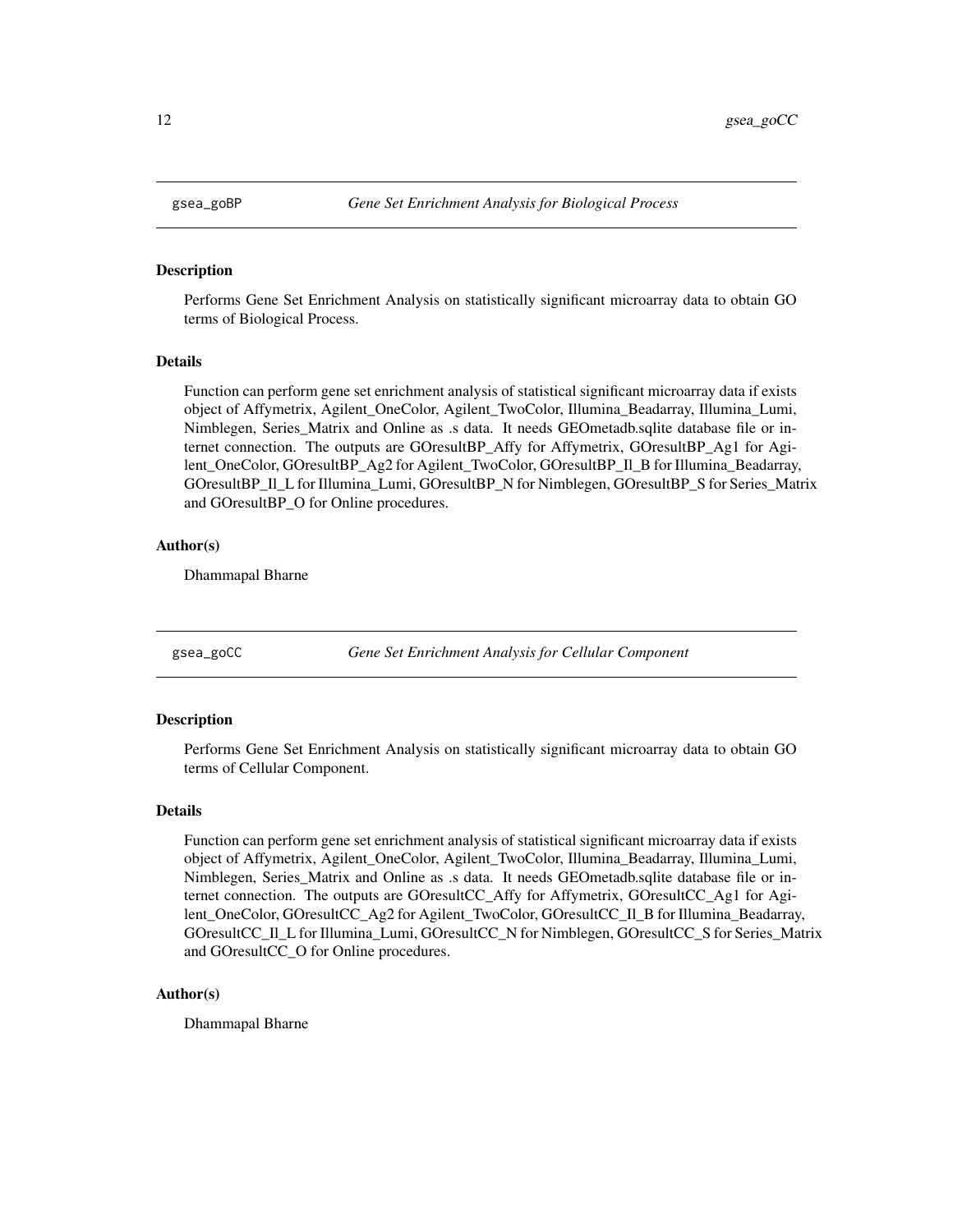<span id="page-12-0"></span>

Performs Gene Set Enrichment Analysis on statistically significant microarray data to obtain GO terms of Molecular Function.

#### Details

Function can perform gene set enrichment analysis of statistical significant microarray data if exists object of Affymetrix, Agilent\_OneColor, Agilent\_TwoColor, Illumina\_Beadarray, Illumina\_Lumi, Nimblegen, Series\_Matrix and Online as .s data. It needs GEOmetadb.sqlite database file or internet connection. The outputs are GOresultMF\_Affy for Affymetrix, GOresultMF\_Ag1 for Agilent\_OneColor, GOresultMF\_Ag2 for Agilent\_TwoColor, GOresultMF\_Il\_B for Illumina\_Beadarray, GOresultMF\_Il\_L for Illumina\_Lumi, GOresultMF\_N for Nimblegen, GOresultMF\_S for Series\_Matrix and GOresultMF\_O for Online procedures.

# Author(s)

Dhammapal Bharne

gsea\_kegg *Gene Set Enrichment Analysis for KEGG Pathways*

# Description

Performs Gene Set Enrichment Analysis on statistically significant microarray data to obtain KEGG pathways.

# Details

Function can perform gene set enrichment analysis of statistical significant microarray data if exists object of Affymetrix, Agilent\_OneColor, Agilent\_TwoColor, Illumina\_Beadarray, Illumina\_Lumi, Nimblegen, Series\_Matrix and Online as .s data. It needs GEOmetadb.sqlite database file or internet connection. The outputs are KEGGresult\_Affy for Affymetrix, KEGGresult\_Ag1 for Agilent\_OneColor, KEGGresult\_Ag2 for Agilent\_TwoColor, KEGGresult\_Il\_B for Illumina\_Beadarray, KEGGresult\_Il\_L for Illumina\_Lumi, KEGGresult\_N for Nimblegen, KEGGresult\_S for Series\_Matrix and KEGGresult\_O for Online procedures.

# Author(s)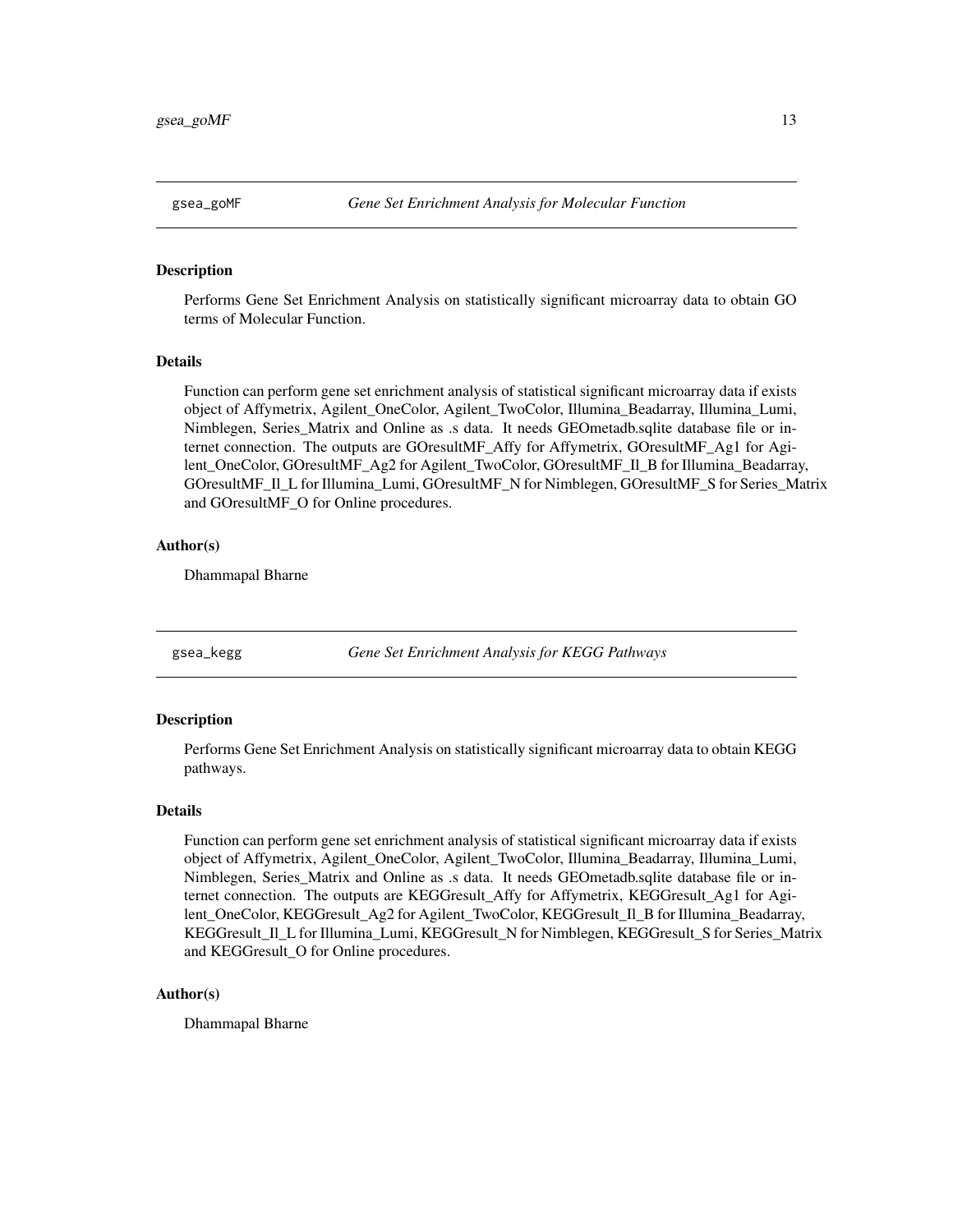<span id="page-13-0"></span>

Performs Gene Set Test Analysis on normalized microarray data to obtain GO terms of Biological Process.

#### Details

Function can perform gene set test analysis of normalized microarray data if exists object of Affymetrix, Agilent\_OneColor, Agilent\_TwoColor, Illumina\_Beadarray, Illumina\_Lumi, Nimblegen, Series\_Matrix and Online as .m or m2 data. It needs GEOmetadb.sqlite database file or internet connection. The outputs are GOtable.outBP\_Affy for Affymetrix, GOtable.outBP\_Ag1 for Agilent\_OneColor, GOtable.outBP\_Ag2 for Agilent\_TwoColor, GOtable.outBP\_Il\_B for Illumina\_Beadarray, GOtable.outBP\_Il\_L for Illumina Lumi, GOtable.outBP\_N for Nimblegen, GOtable.outBP\_S for Series\_Matrix and GOtable.outBP\_O for Online procedures.

# Author(s)

Dhammapal Bharne

gsta\_goCC *Gene Set Test Analysis for Cellular Component*

# Description

Performs Gene Set Test Analysis on normalized microarray data to obtain GO terms of Cellular Component.

# Details

Function can perform gene set test analysis of normalized microarray data if exists object of Affymetrix, Agilent\_OneColor, Agilent\_TwoColor, Illumina\_Beadarray, Illumina\_Lumi, Nimblegen, Series\_Matrix and Online as .m or m2 data. It needs GEOmetadb.sqlite database file or internet connection. The outputs are GOtable.outCC\_Affy for Affymetrix, GOtable.outCC\_Ag1 for Agilent\_OneColor, GOtable.outCC\_Ag2 for Agilent\_TwoColor, GOtable.outCC\_Il\_B for Illumina\_Beadarray, GOtable.outCC\_Il\_L for Illumina\_Lumi, GOtable.outCC\_N for Nimblegen, GOtable.outCC\_S for Series\_Matrix and GOtable.outCC\_O for Online procedures.

# Author(s)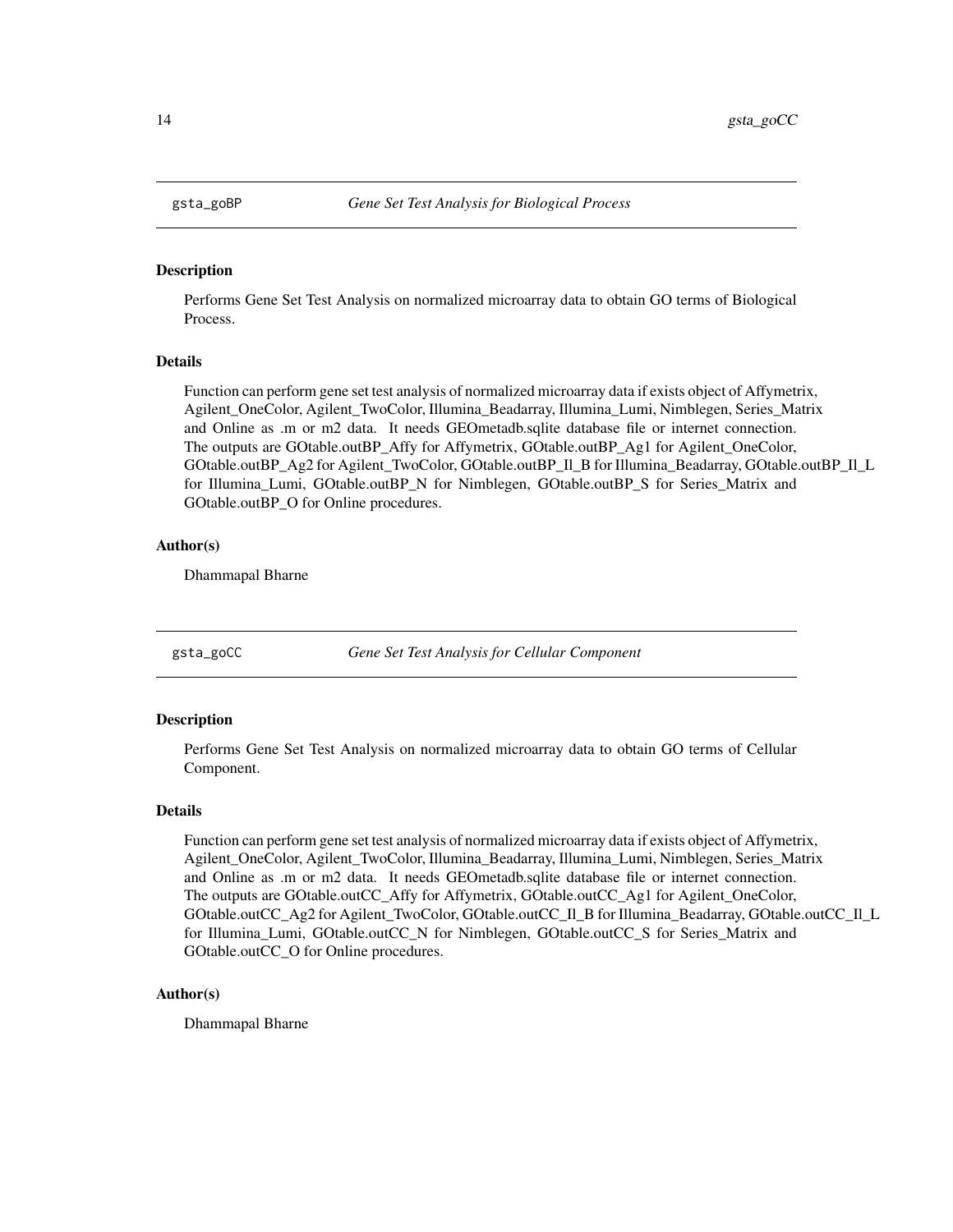<span id="page-14-0"></span>

Performs Gene Set Test Analysis on normalized microarray data to obtain GO terms of Molecular Function.

#### Details

Function can perform gene set test analysis of normalized microarray data if exists object of Affymetrix, Agilent\_OneColor, Agilent\_TwoColor, Illumina\_Beadarray, Illumina\_Lumi, Nimblegen, Series\_Matrix and Online as .m or m2 data. It needs GEOmetadb.sqlite database file or internet connection. The outputs are GOtable.outMF\_Affy for Affymetrix, GOtable.outMF\_Ag1 for Agilent\_OneColor, GOtable.outMF\_Ag2 for Agilent\_TwoColor, GOtable.outMF\_Il\_B for Illumina\_Beadarray, GOtable.outMF\_Il\_L for Illumina\_Lumi, GOtable.outMF\_N for Nimblegen, GOtable.outMF\_S for Series\_Matrix and GOtable.outMF\_O for Online procedures.

# Author(s)

Dhammapal Bharne

gsta\_kegg *Gene Set Test Analysis for KEGG Pathways*

# Description

Performs Gene Set Test Analysis on normalized microarray data to obtain KEGG pathways.

# Details

Function can perform gene set test analysis of normalized microarray data if exists object of Affymetrix, Agilent\_OneColor, Agilent\_TwoColor, Illumina\_Beadarray, Illumina\_Lumi, Nimblegen, Series\_Matrix and Online as .m or m2 data. It needs GEOmetadb.sqlite database file or internet connection. The outputs are KEGGtable.out\_Affy for Affymetrix, KEGGtable.out\_Ag1 for Agilent\_OneColor, KEGGtable.out\_Ag2 for Agilent\_TwoColor, KEGGtable.out\_Il\_B for Illumina\_Beadarray, KEG-Gtable.out\_Il\_L for Illumina\_Lumi, KEGGtable.out\_N for Nimblegen, KEGGtable.out\_S for Series\_Matrix and KEGGtable.out\_O for Online procedures.

# Author(s)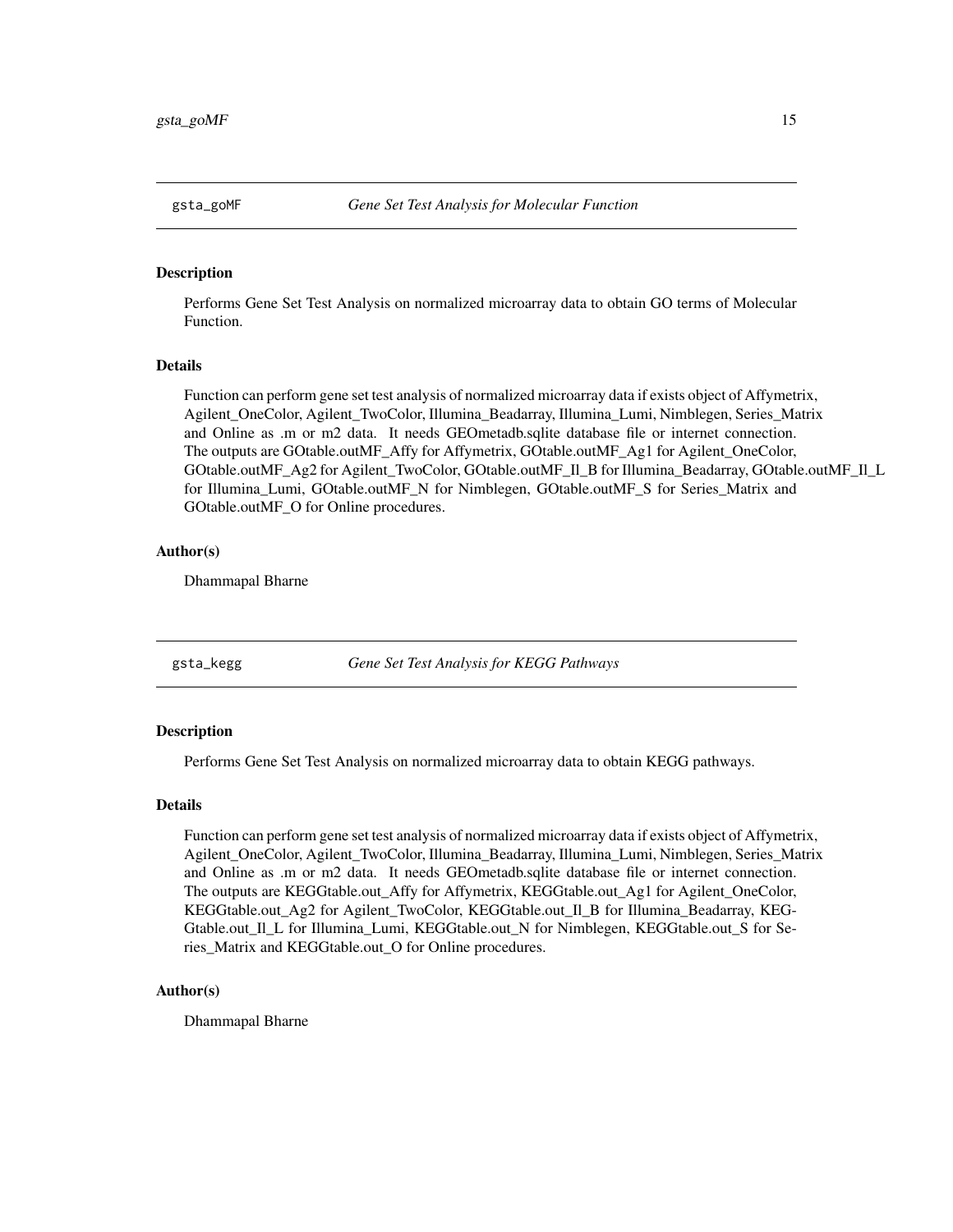<span id="page-15-0"></span>

Performs pre-processing and analysis of loaded microarray data automatically. It includes normalization, quality check, filtering, statistical significance, differential gene expression, principal component analysis, clustering and classification.

#### Details

Function performs pre-processing and analysis of loaded Illumina\_Beadarray data automatically if exists object of Illumina\_Beadarray as datIllBA.

#### Author(s)

Dhammapal Bharne

illlumi *Preprocessing and Analysis of Loaded Illumina\_Lumi Data*

# Description

Performs pre-processing and analysis of loaded microarray data automatically. It includes normalization, quality check, filtering, statistical significance, differential gene expression, principal component analysis, clustering and classification.

# Details

Function performs pre-processing and analysis of loaded Illumina\_Lumi data automatically if exists object of Illumina\_Lumi as lumi\_data.

# Author(s)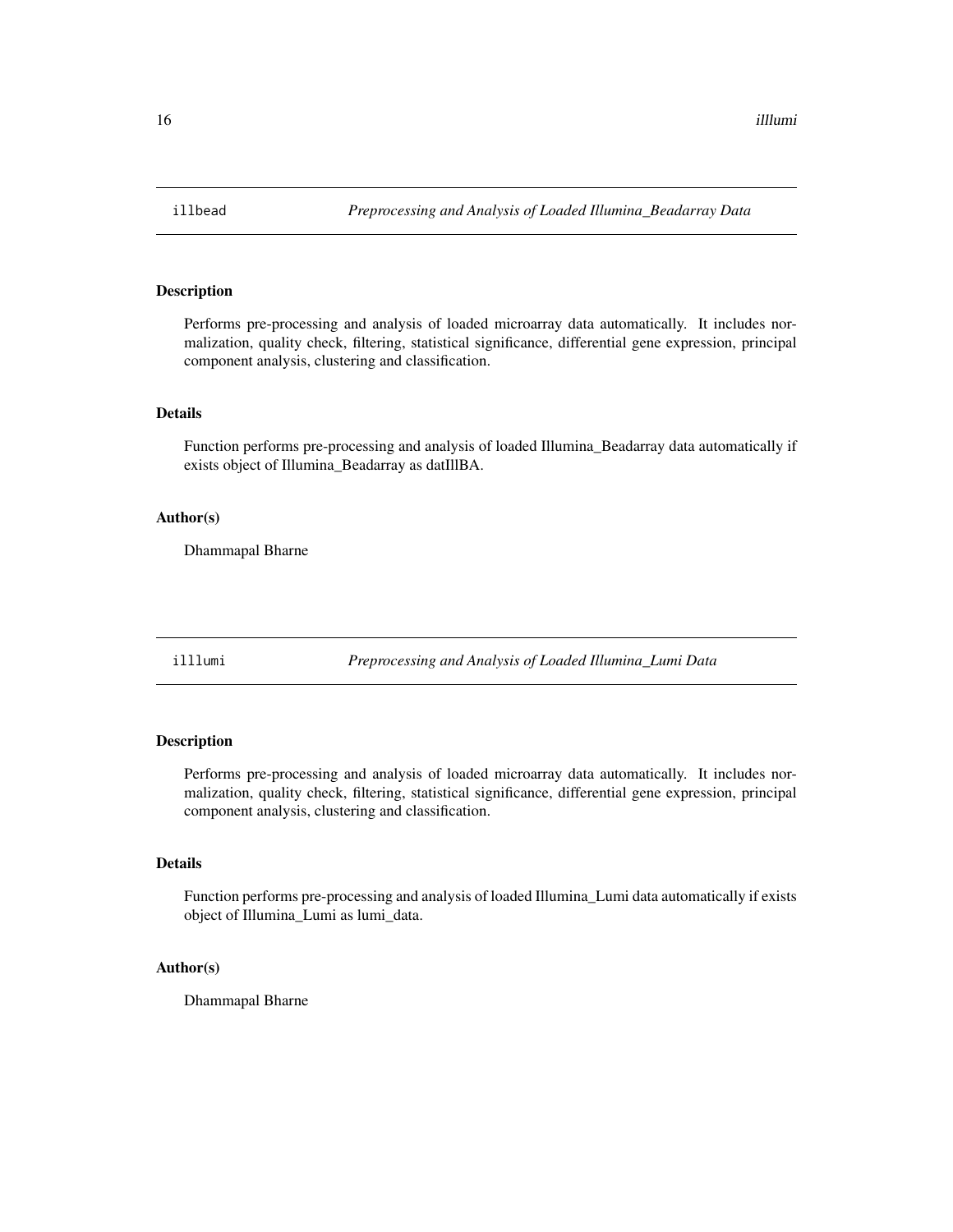<span id="page-16-0"></span>maGUI *A Graphical User Interface for Microarray Data Analysis and Annotation*

# Description

Provides a comprehensive graphical user interface for analysis of Affymetrix, Agilent, Illumina, Nimblegen and other microarray data. It can perform miscellaneous tasks such gene set enrichment and test analysis, identifying gene symbols and building co-expression network. It can also estimate sample size for atleast two-fold expression change. Further, it can identify protein-protein associations from two normalized microarray data.

#### Details

Loading of Affymetrix data requires raw files with .CEL extension, Agilent-OneColor requires raw files with foreground mean signal and background median signal values, Agilent-TwoColor requires raw files with Agilent source, Nimblegen require raw files with .xys or .pair extensions, Illumina Beadarray and Lumi data requires non-normalized files, Series Matrix requires platform file and series matrix file and Online data requires a GSE number. The loaded microarray data can pre-processed and analyzed. Miscellaneous applications such as gene set enrichment analysis, gene set test analysis, annotations and gene symbol can also be performed online or through GEO metadata SQLite database. Other miscellaneous applications include sample size estimation and co-regulation network. Protein-protein associations can also be predicted from two normalized microarray data.

#### Author(s)

Dhammapal Bharne

# Examples

maGUI:::maGUI()

nimblg *Preprocessing and Analysis of Loaded Nimblegen Data*

#### **Description**

Performs pre-processing and analysis of loaded microarray data automatically. It includes normalization, quality check, filtering, statistical significance, differential gene expression, principal component analysis, clustering and classification.

# Details

Function performs pre-processing and analysis of loaded Nimblegen data automatically if exists object of Nimblegen as data.matrix\_Nimblegen.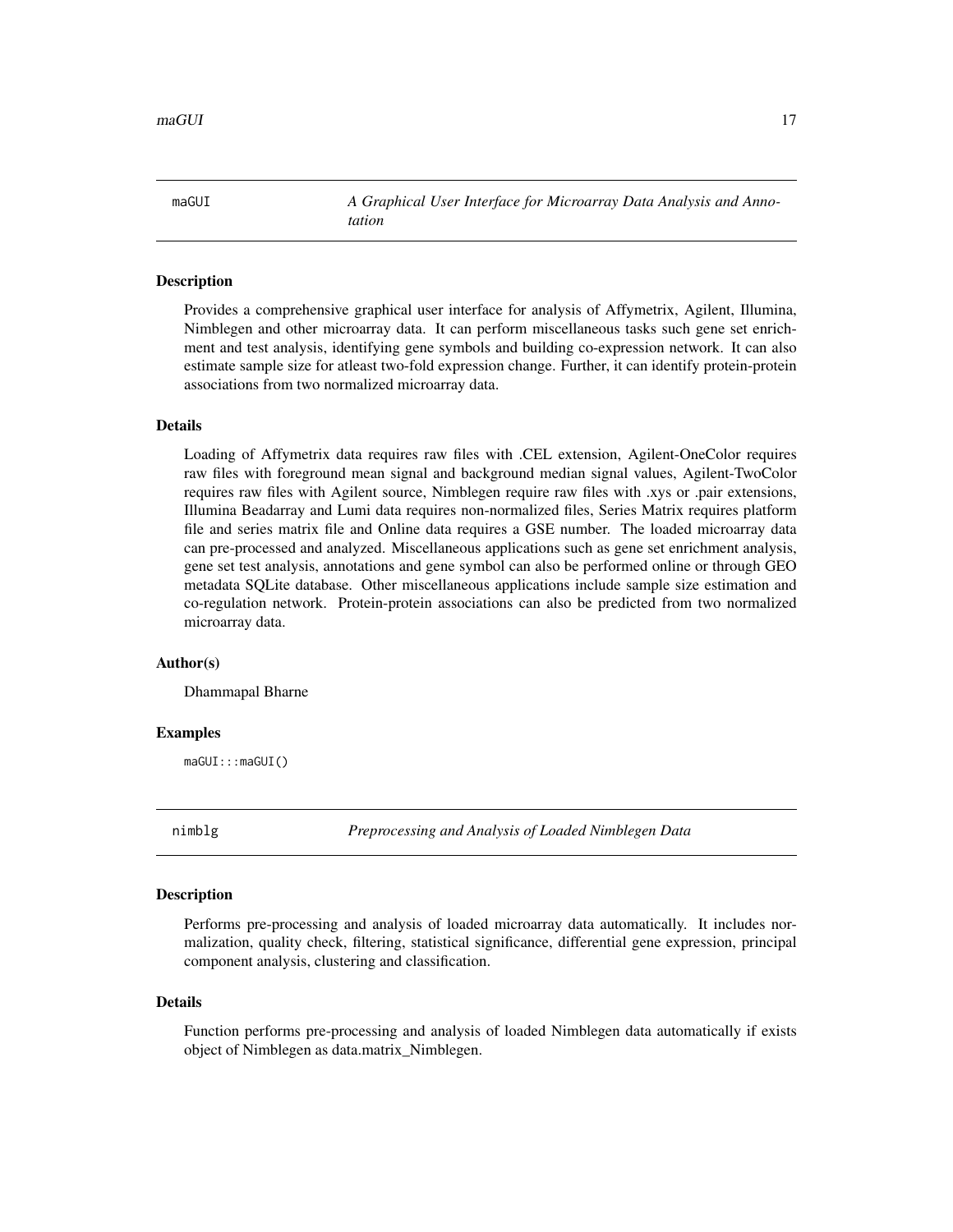# <span id="page-17-0"></span>Author(s)

Dhammapal Bharne

ntwk *Co-regulated Network for Differentially Expressed Genes*

# Description

Builds Co-regulated Network for Differentially Expressed Genes.

## Details

Function can build co-regulated network for differentially expressed genes if exists object of Affymetrix data as DE\_Affy, Agilent\_OneColor as DE\_Ag1, Agilent\_TwoColor as DE\_Ag2, Illumina\_Beadarray as DE\_Il\_B, Illumina\_Lumi as DE\_Il\_L, Nimblegen as DE\_N, Series\_Matrix as DE\_S and Online Data as DE O. It maps differentially expressed genes to corresponding normalized .m or .m2 data, create adjacency matrix and builds the co-regulated newtwork.

#### Author(s)

Dhammapal Bharne

pca *Pricipal Component Analysis on Normalized Microarray Data*

# Description

Performs Principal Component Analysis on normalized microarray data

#### Details

Function can perform pricipal component analysis on normalized microarray data if exists object of Affymetrix data as dat2Affy.m, Agilent\_OneColor as datAgOne2.m, Agilent\_TwoColor as datAgTwo2.m, Illumina\_Beadarray as datIllBA2.m2, Illumina\_Lumi as lumi\_NQ.m, Nimblegen as data.matrix\_Nimblegen2.m, Series\_Matrix as data.matrixNorm.m and Online\_Data as data.matrix\_onlineNorm.m. The outputs are pca\_Affy for Affymetrix, pca\_Ag1 for Agilent\_OneColor, pca\_Ag2 for Agilent\_TwoColor, pca\_Il\_B for Illumina\_Beadarray, pca\_Il\_L for Illumina\_Lumi, pca\_N for Nimblegen, pca\_S for Series\_Matrix and pca\_O for Online procedures.

# Author(s)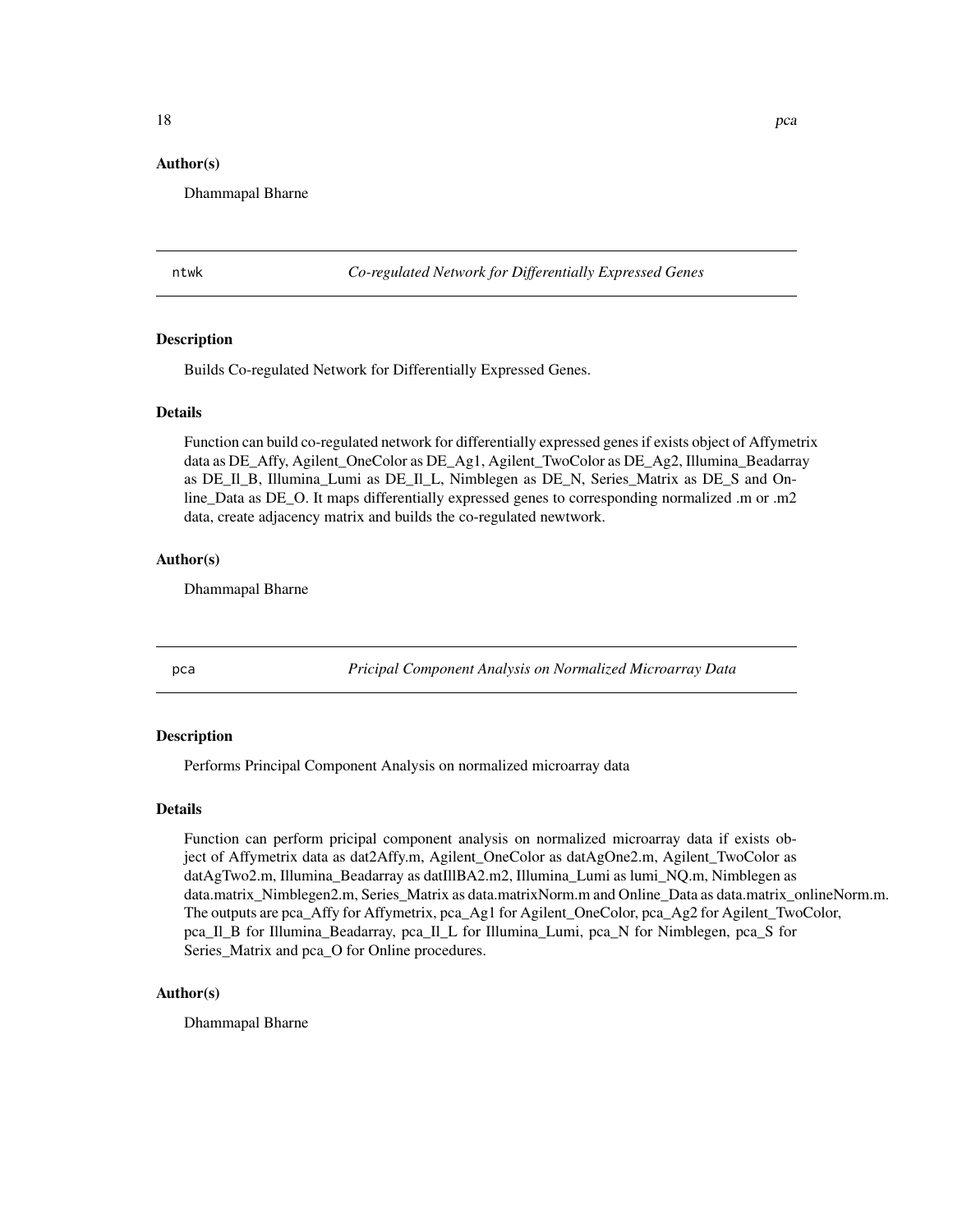<span id="page-18-0"></span>

Predicts-protein protein interactions from two normalized microarray data

# Details

Function can predict protein-protein interactions from two normalized microarray data if exists Affymetrix data as dat2Affy.m, Agilent\_OneColor as datAgOne2.m, Agilent\_TwoColor as datAgTwo2.m, Illumina\_Beadarray as datIllBA2.m2, Illumina\_Lumi as lumi\_NQ.m, Nimblegen as data.matrix\_Nimblegen2.m, Series\_Matrix as data.matrixNorm.m and Online\_Data as data.matrix\_onlineNorm.m. The outputs are protein-protein pairs written to a file.

# Author(s)

Dhammapal Bharne

sse *Sample Size Estimation on Normalized Microarray Data*

#### **Description**

Performs Sample Size Estimation on Normalized Microarray Data

# Details

Function can perform estimation of sample size for atleast two-fold expression change, on normalized microarray data if exists object of Affymetrix data as dat2Affy.m, Agilent\_OneColor as datAgOne2.m, Agilent\_TwoColor as datAgTwo2.m, Illumina\_Beadarray as datIllBA2.m2, Illumina\_Lumi as lumi\_NQ.m, Nimblegen as data.matrix\_Nimblegen2.m, Series\_Matrix as data.matrixNorm.m and Online\_Data as data.matrix\_onlineNorm.m. The outputs are size\_Affy for Affymetrix, size\_Ag1 for Agilent\_OneColor, size\_Ag2 for Agilent\_TwoColor, size\_Il\_B for Illumina\_Beadarray, size\_Il\_L for Illumina\_Lumi, size\_N for Nimblegen, size\_S for Series\_Matrix and size\_O for Online procedures.

# Author(s)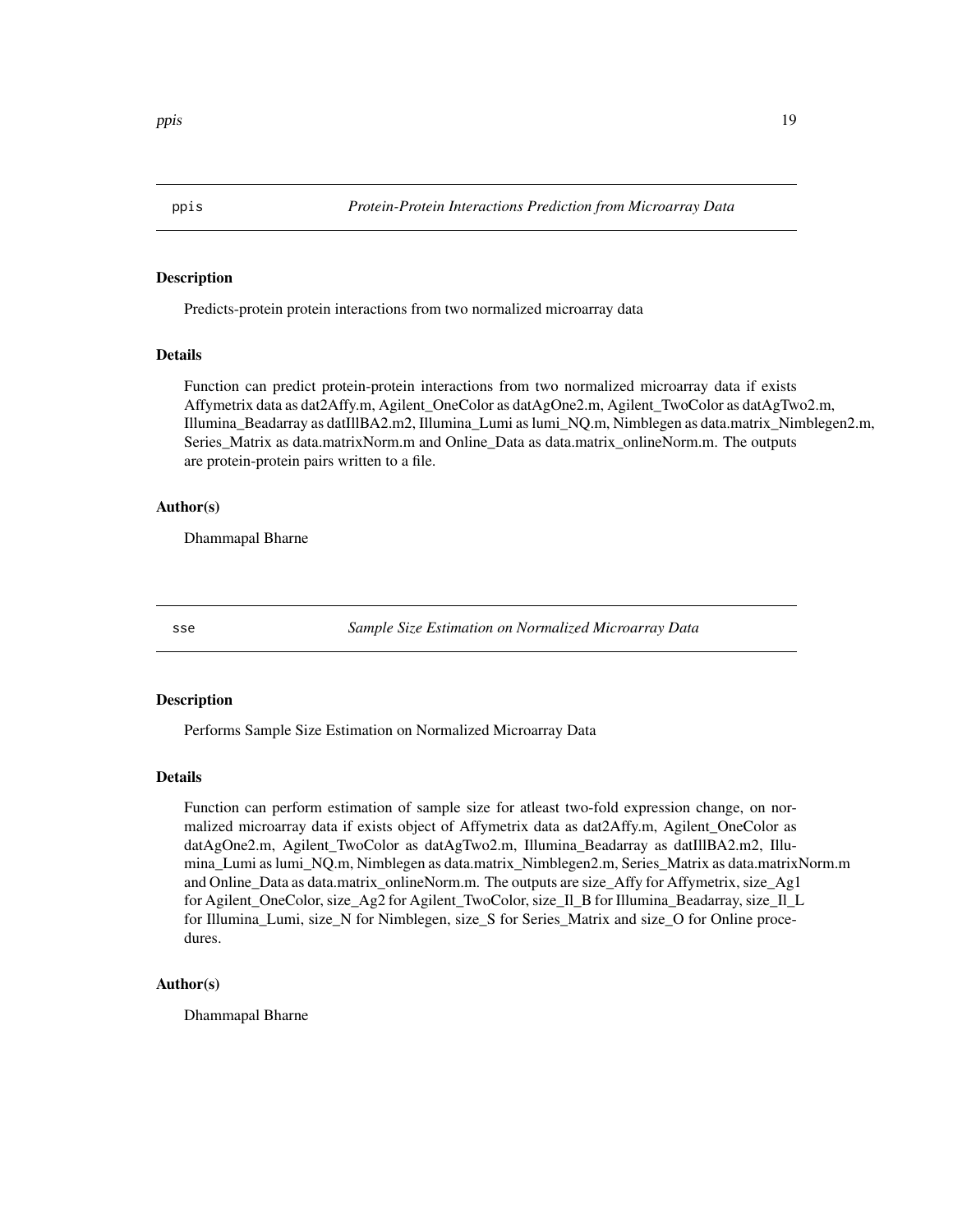<span id="page-19-0"></span>

Performs Statisitical Significance of Filtering Data.

# Details

Function can perform statistical significance test of filtered data if exists object of Affymetrix, Agilent\_OneColor, Agilent\_TwoColor, Illumina\_Beadarray, Illumina\_Lumi, Nimblegen, Series\_Matrix and Online as .f data. It maps toptable genes with p-value cut of 0.01 to corresponding normalized .m or .m2 data. The output data objects are the substitution of .m or .m2 to .s.

#### Author(s)

Dhammapal Bharne

symbol *Mapping of Identifiers of Microarray Data to Genes*

#### Description

Maps Identifiers of Microarray Data to Genes

# Details

Function can perform mapping of genes for identifiers of normalized microarray data if exists object of Affymetrix, Agilent\_OneColor, Agilent\_TwoColor, Illumina\_Beadarray, Illumina\_Lumi, Nimblegen, Series\_Matrix and Online as .m or .m2 data. It needs GEOmetadb.sqlite database file or internet connection.

# Author(s)